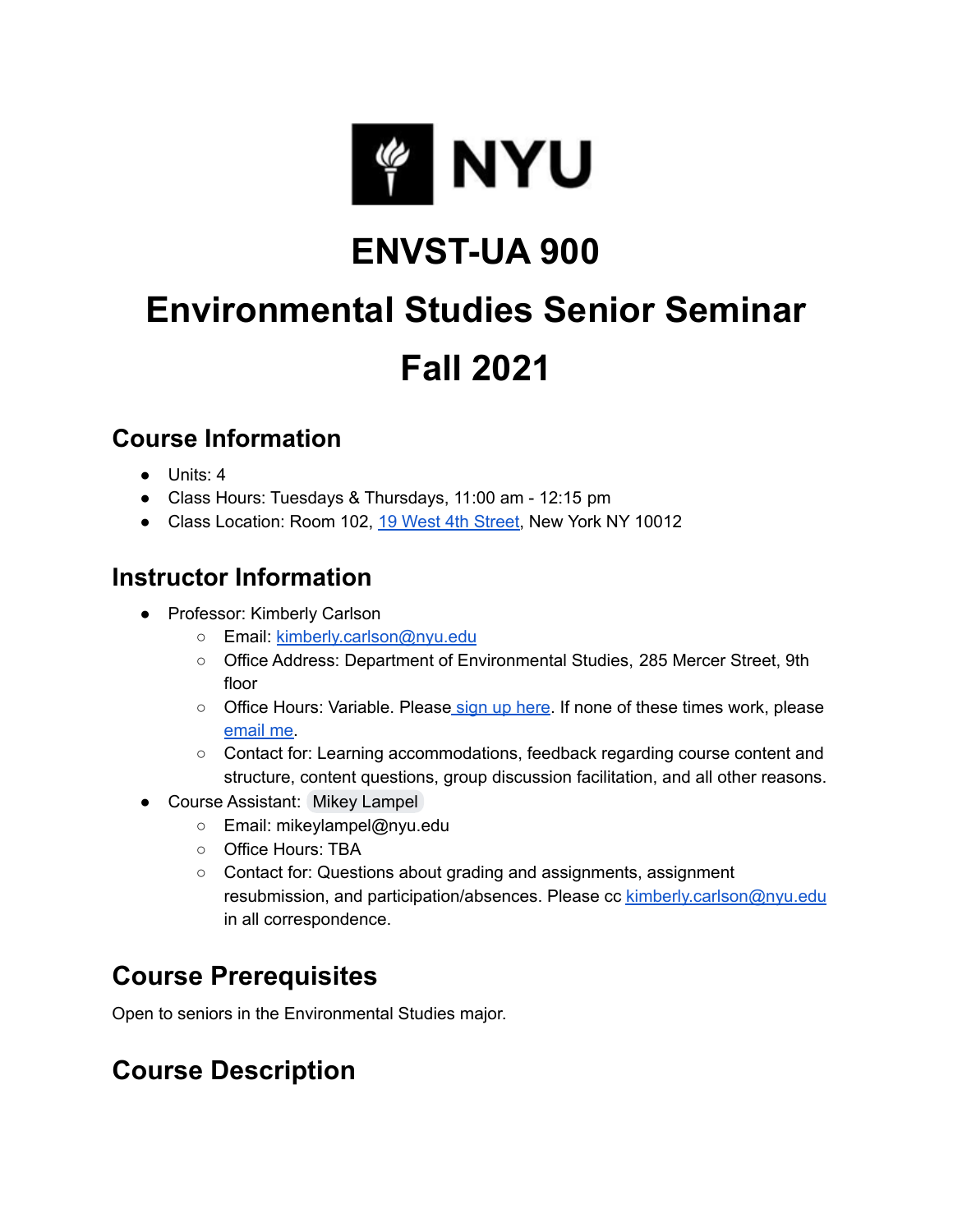The Environmental Studies Senior Seminar is a research and professional seminar attended by all senior Environmental Studies majors in either the fall or spring semester of their senior year. The seminar will include both a regular research and professional seminar series (about 12 per semester) as well as classroom instruction. The purpose of the senior seminar is to integrate environmental research and practice into the senior experience, teach critical and integrative thinking, and enhance community- and cohort-building.

Guiding questions, more broadly integrative than those asked in ENVST-UA 100 and ENVST-UA 101, include the following. Speakers will be asked to reflect on some of these questions, to provide continuity:

- What is environmental studies?
- What are the frontiers of knowledge and practice in environmental studies?
- What questions aren't answered?
- What are the unknowns and uncertainties?
- What is critical thinking in light of environmental problems?
- What tools are the speakers using?
- How well supported are the claims the speakers are making?
- Who is the audience for the work done by the speakers?
- Who do speakers interact with on a daily basis?
- What is the daily life of the speakers like?
- What major challenges do the speakers face?

#### **Learning Objectives**

The course goals are to integrate your Environmental Studies undergraduate experience and set you up for success for what comes next.

#### **Materials**

This course has no textbook. Instead, weekly readings will complement guest speakers and guide discussions throughout the semester. All readings will be available via the course website. I highly encourage the use of reference management software such as **[Zotero](https://www.zotero.org/)**, [RefWorks](https://guides.nyu.edu/refworks), [EndNote,](https://guides.nyu.edu/endnote) or [Mendeley](https://hslguides.med.nyu.edu/citationmanagement/mendeley).

## **Schedule**

Available [here](https://docs.google.com/spreadsheets/d/15nrxRkNPk00vS4cbxM7Ge2UID3K4UNnwBfXAU1yqQn8/edit?usp=sharing).

#### **Assessment and Grading**

Each assignment, including expected content, style, length, medium, and submission format will be fully explained to students before the due date. Assignments will be accompanied by rubrics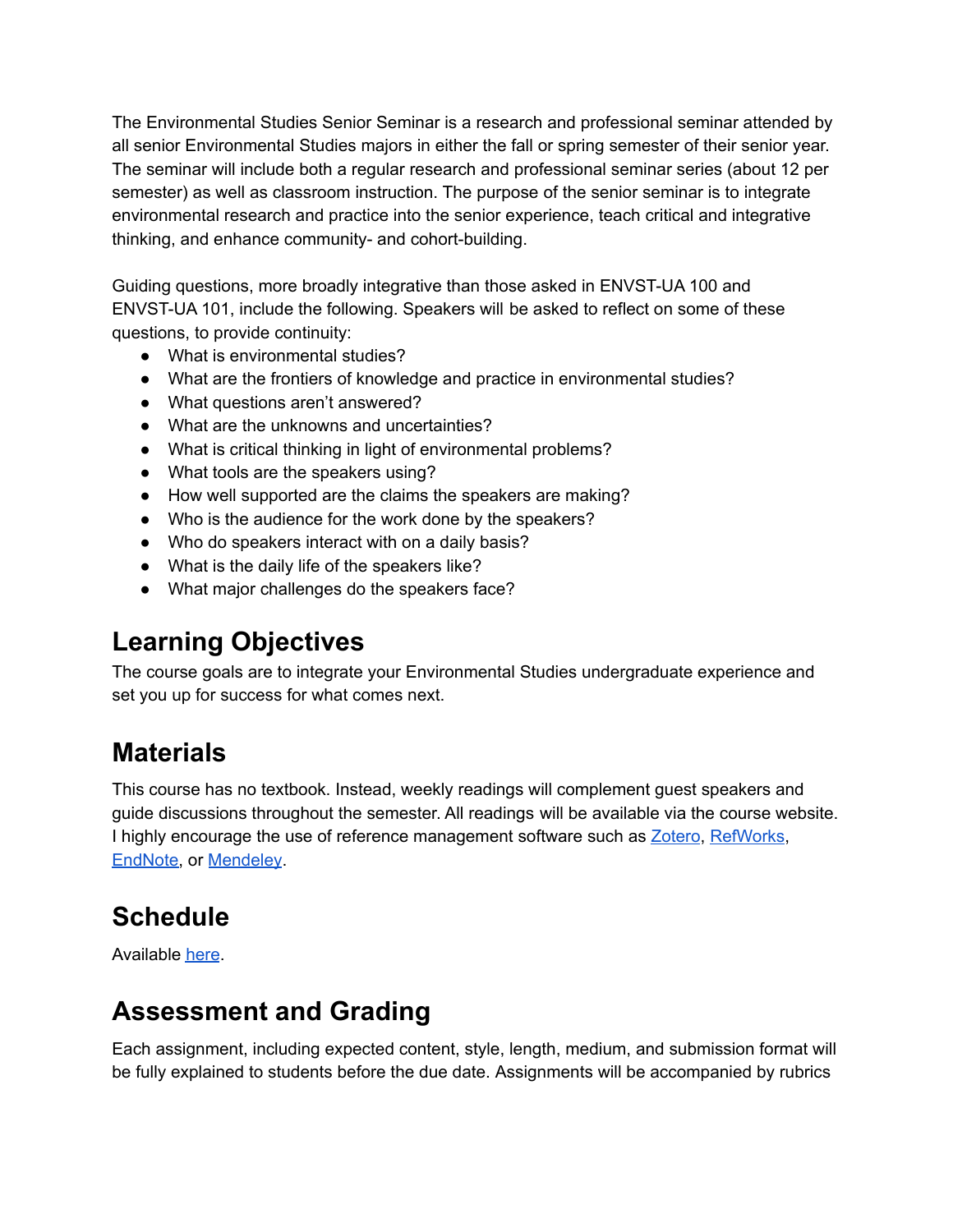used for grading. The following weights will be given to each of the course requirements in the determination of final grades.

| <b>Component</b>                       | <b>Description</b>                                                                                                                                                                                                                                                                                                                                                                                                                                                                                                                                                                                                                                                                                                                                                                                                                                                                      | <b>Points</b> |
|----------------------------------------|-----------------------------------------------------------------------------------------------------------------------------------------------------------------------------------------------------------------------------------------------------------------------------------------------------------------------------------------------------------------------------------------------------------------------------------------------------------------------------------------------------------------------------------------------------------------------------------------------------------------------------------------------------------------------------------------------------------------------------------------------------------------------------------------------------------------------------------------------------------------------------------------|---------------|
| <b>Short response</b><br><b>papers</b> | Throughout the semester, students will write four<br>papers that analyze and critique readings, speaker<br>presentations, and class discussions within a week.                                                                                                                                                                                                                                                                                                                                                                                                                                                                                                                                                                                                                                                                                                                          | 300           |
| <b>Career Plan</b>                     | This plan should include a reflection on<br>environmental studies as a field, the student's<br>comparative advantage within the field, and where<br>and how to make the biggest difference.                                                                                                                                                                                                                                                                                                                                                                                                                                                                                                                                                                                                                                                                                             | 200           |
| <b>Final Project</b>                   | Students will develop a semester-long final project.<br>They have wide flexibility in the content of the<br>project, but it must be original work for the senior<br>seminar and represent a substantial and high quality<br>output that is relevant to environmental studies and<br>the student's own interests. For instance, students<br>may consider developing one of the following project<br>types:<br>(i) Research paper. For students not undertaking an<br>honors thesis, development of a research paper can<br>be used as experience needed to apply to grad<br>school or to develop expertise in a particular field of<br>study.<br>(ii) Creative Project. The project should involve the<br>production of a tangible output, such as a podcast,<br>film, architectural or landscape design, art piece,<br>short story, map, photography series, or article of<br>clothing. | 250           |
| <b>Peer Review</b>                     | Each student will provide constructive feedback on a<br>peer's final project two times throughout the<br>semester.                                                                                                                                                                                                                                                                                                                                                                                                                                                                                                                                                                                                                                                                                                                                                                      | 100           |
| <b>Final presentation</b>              | During the last two weeks of the semester, students<br>will present their final project to peers.                                                                                                                                                                                                                                                                                                                                                                                                                                                                                                                                                                                                                                                                                                                                                                                       | 50            |
| Participation                          | Students should actively engage with class<br>throughout the semester. This includes asking<br>questions during discussions and guest speaker<br>events and contributing to online discourse. Once<br>during the semester each student will be required to<br>work with other students to facilitate class                                                                                                                                                                                                                                                                                                                                                                                                                                                                                                                                                                              | 100           |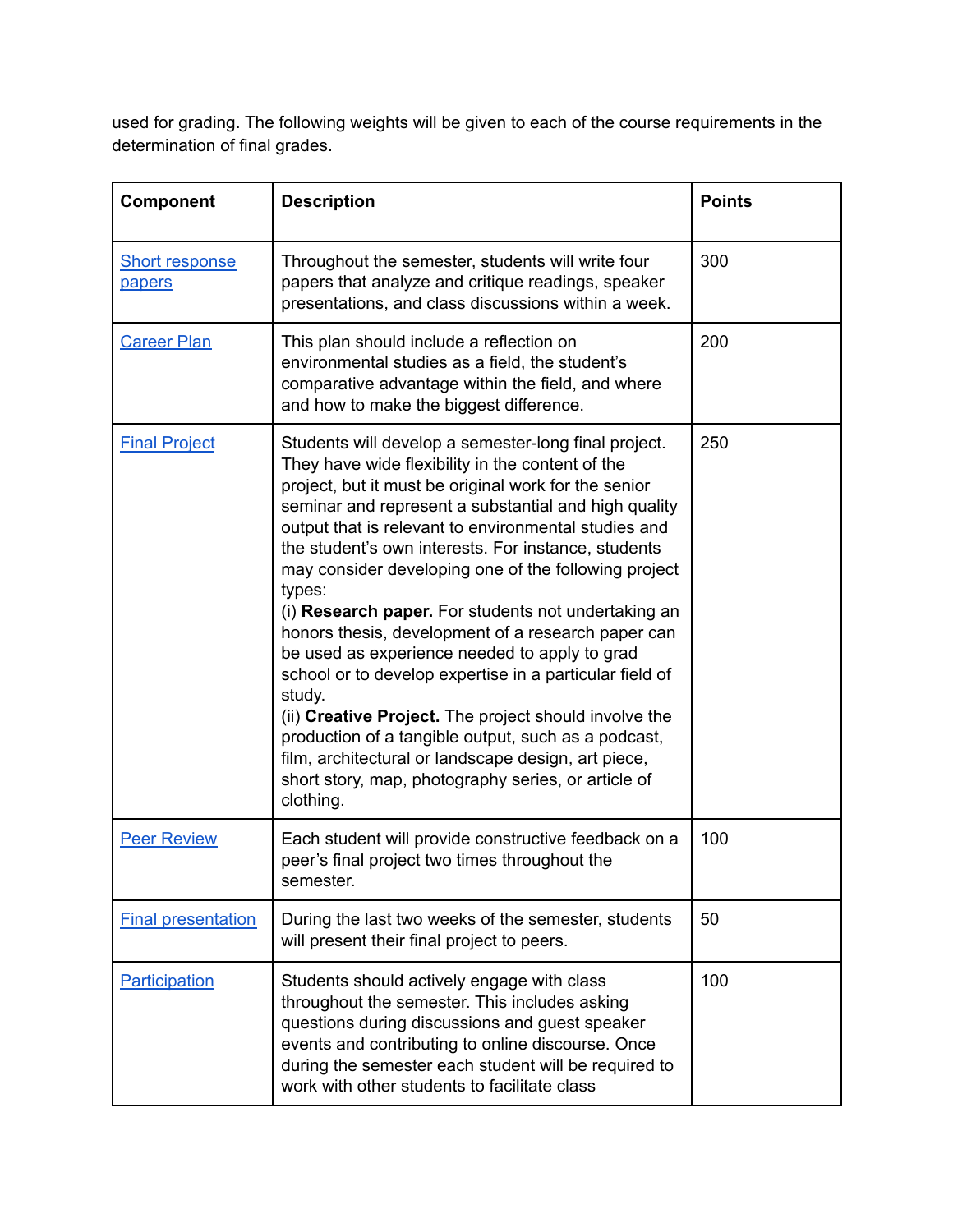|       | discussion; this will contribute to the participation<br>grade. The instructors will note participation on a<br>weekly basis as well as during the facilitated<br>discussion, and the participation score will reflect<br>aggregate semester long participation. |             |
|-------|------------------------------------------------------------------------------------------------------------------------------------------------------------------------------------------------------------------------------------------------------------------|-------------|
| TOTAL |                                                                                                                                                                                                                                                                  | 1000 points |

All written assessments are individual. Discuss the topic with each other; join up in reading groups; come to office hours alone or in groups to discuss details; but submit your own, individual essays.

#### **Deadlines**

Due dates are strictly imposed. Late work will be accepted with a 5% penalty for each day of delay. After ten days, and until the final day of classes in the semester, 50% will be awarded for the assignment. If a student has a personal emergency or health issue that prevents the student from submitting the assignment on time, they should contact the instructor and discuss a revised submission timeline.

#### **Revise and Resubmit**

Students can improve a grade they received on an assignment by revising their work. To do so, they should send an email to the course assistant (please copy the instructor on the email) within 7 days of receiving the assignment grade. The email should include the revised assignment WITH TRACK CHANGES ON so that the instructors can see how the revision compares to the original submission. The entire assignment will be re-graded potentially leading to an increase or decrease in the overall score.

## **Grading Scale**

Final letter grades will be assigned according to the schedule below.

| A  | $100 > x \ge 94.45$ |
|----|---------------------|
| А- | $94 > x \ge 89.45$  |
| B+ | $90 > x \ge 86.45$  |
| В  | $87 > x \ge 82.45$  |
| В- | $83 > x \ge 79.45$  |
| C+ | $80 > x \ge 76.45$  |
| C. | $77 > x \ge 72.45$  |
| C- | $73 > x \ge 69.45$  |
| D+ | $70 > x \ge 66.45$  |
| D  | 67 > x ≥ 62.45      |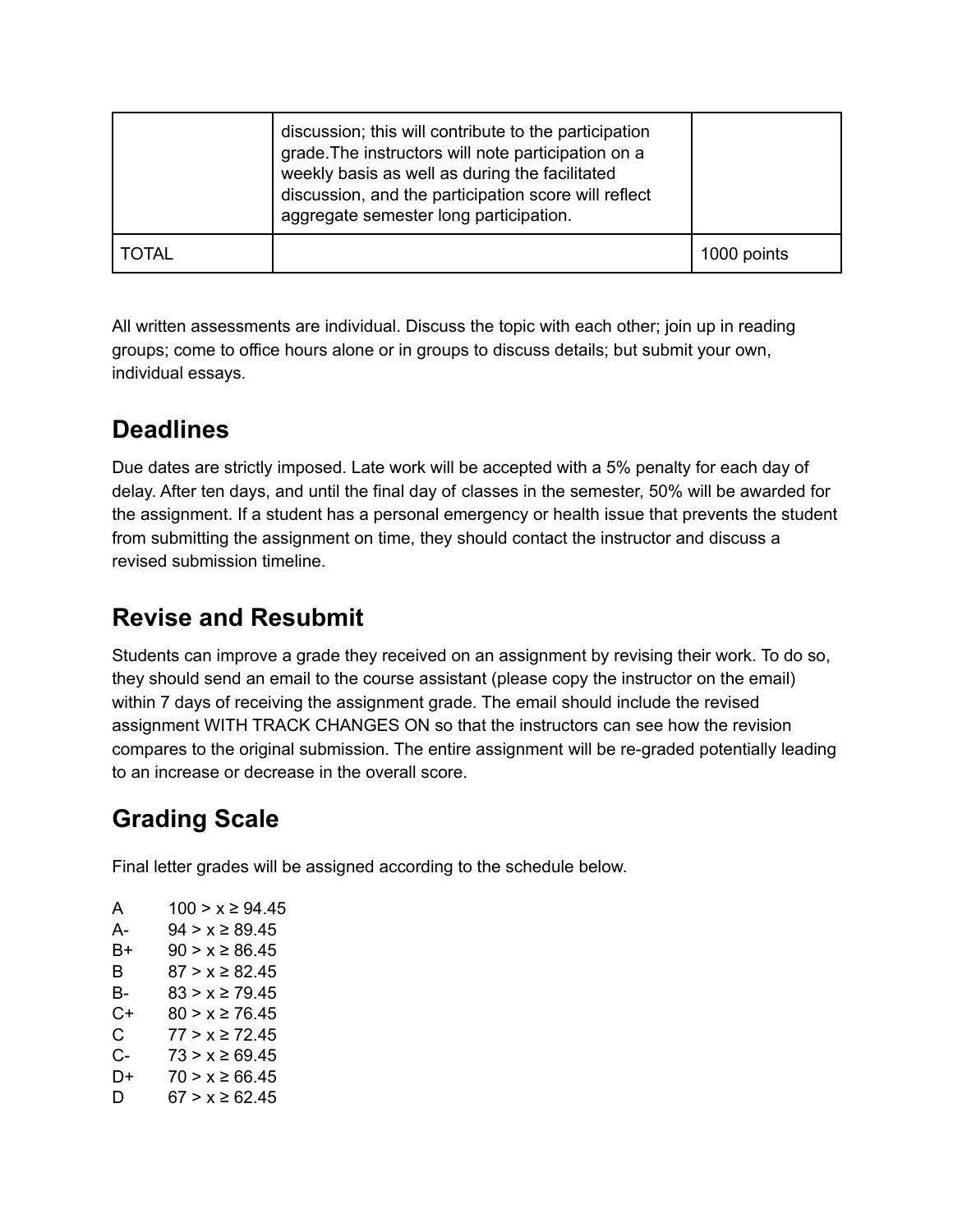#### **Course Website**

All announcements, resources, and assignments will be delivered through the Brightspace site: brightspace.nyu.edu

#### **Expectations from Participants**

- Use personal devices in the classroom only for class-related activities.
- Exhibit professional conduct and attitude, including appreciation for all types of diversity, respect for the instructor, guest speakers, and fellow class participants, and acknowledgement and acceptance of differing ideas and opinions.
- Practice and honor the College of Arts & Science Honor Code and the University Student Conduct Policy.

## **Respect for Diversity**

I intend that students from diverse backgrounds and perspectives are well served by this course, that your learning needs are addressed, and that the diversity that you bring to class is viewed as a resource, strength, and benefit. I aim to present materials and activities that respect diversity. I encourage your suggestions around course materials and approaches that will better serve this goal. I am continuously learning about diverse perspectives and identities. If something communicated in class (by anyone) made you feel uncomfortable, please reach out to me (either in person or electronically) or provide anonymous feedback. Also [reach](mailto:kimberly.carlson@nyu.edu) out to me and let me know ways to improve the effectiveness of the course for you or for other students or student groups.

## **Academic Integrity**

Scholastic dishonesty of any form is not tolerated and may result in a failing grade and reporting the behavior to the College of Arts and Sciences. Scholastic dishonesty includes plagiarism, cheating, and fabricating or falsifying data, research procedures, or analysis. Obviously, bringing answers into an examination or copying all or part of a paper straight from a book, the Internet, or a fellow student is a violation of this principle. But there are other forms of cheating or plagiarizing which are just as serious — for example, presenting an oral report drawn without attribution from other sources (oral or written); writing a sentence or paragraph which, despite being in different words, expresses someone else's idea(s) without a reference to the source of the idea(s); or submitting essentially the same paper in two different courses (unless both instructors have given their permission in advance). Receiving or giving help on a take-home paper, examination, or quiz is also cheating, unless expressly permitted by the instructor (as in collaborative projects). If you are unsure on how to do proper citation, please see me. More